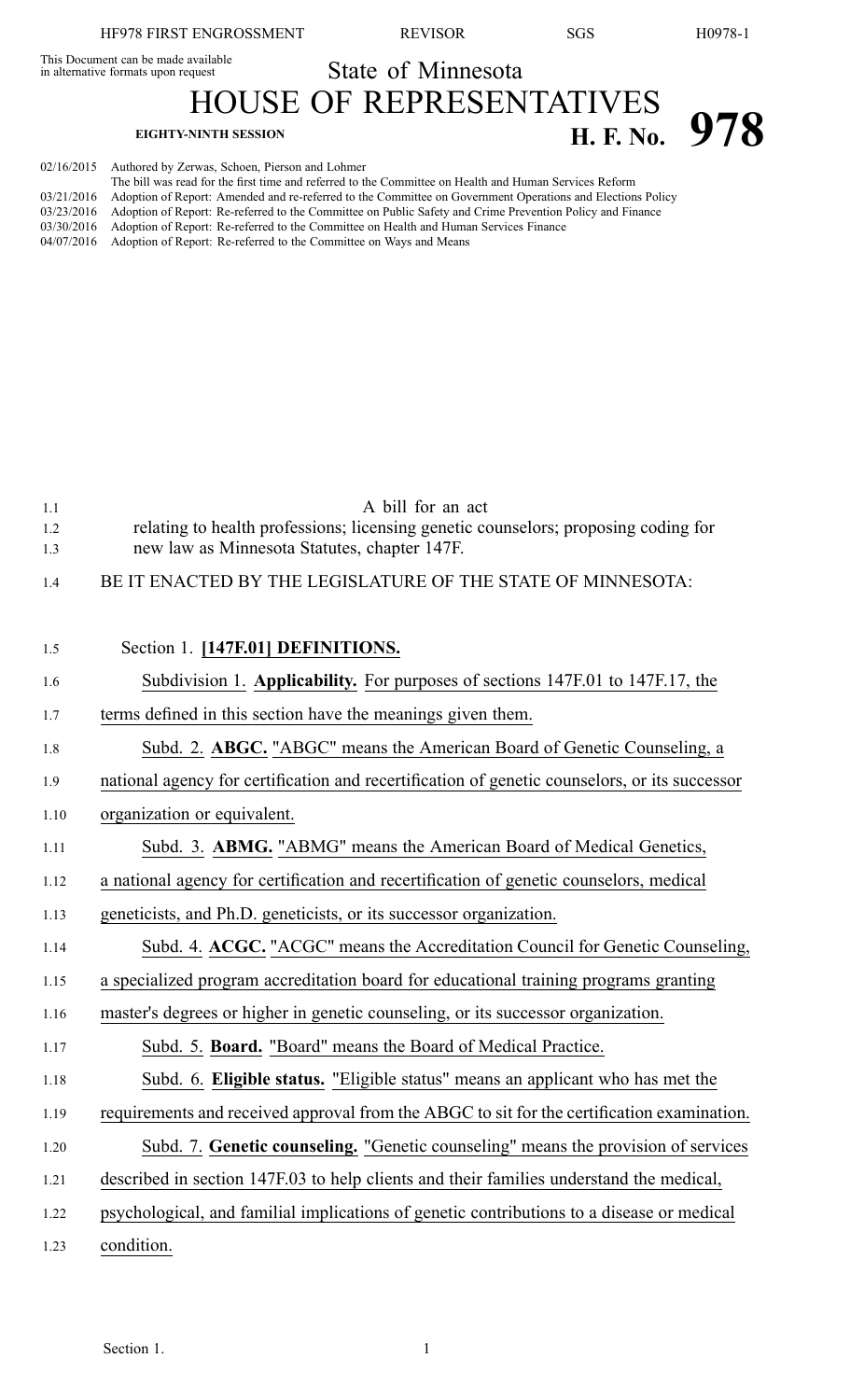HF978 FIRST ENGROSSMENT REVISOR SGS H0978-1

| 2.1  | Subd. 8. Genetic counselor. "Genetic counselor" means an individual licensed                 |
|------|----------------------------------------------------------------------------------------------|
| 2.2  | under sections 147F.01 to 147F.17 to engage in the practice of genetic counseling.           |
| 2.3  | Subd. 9. Licensed physician. "Licensed physician" means an individual who is                 |
| 2.4  | licensed to practice medicine under chapter 147.                                             |
| 2.5  | Subd. 10. NSGC. "NSGC" means the National Society of Genetic Counselors, a                   |
| 2.6  | professional membership association for genetic counselors that approves continuing          |
| 2.7  | education programs.                                                                          |
| 2.8  | Subd. 11. Qualified supervisor. "Qualified supervisor" means any person who is               |
| 2.9  | licensed under sections 147F.01 to 147F.17 as a genetic counselor or a physician licensed    |
| 2.10 | under chapter 147 to practice medicine in Minnesota.                                         |
| 2.11 | Subd. 12. Supervisee. "Supervisee" means a genetic counselor with a provisional              |
| 2.12 | license.                                                                                     |
| 2.13 | Subd. 13. Supervision. "Supervision" means an assessment of the work of the                  |
| 2.14 | supervisee, including regular meetings and file review, by a qualified supervisor according  |
| 2.15 | to the supervision contract. Supervision does not require the qualified supervisor to be     |
| 2.16 | present while the supervisee provides services.                                              |
|      |                                                                                              |
| 2.17 | Sec. 2. [147F.03] SCOPE OF PRACTICE.                                                         |
| 2.18 | The practice of genetic counseling by a licensed genetic counselor includes the              |
| 2.19 | following services:                                                                          |
| 2.20 | (1) obtaining and interpreting individual and family medical and developmental               |
| 2.21 | histories;                                                                                   |
| 2.22 | (2) determining the mode of inheritance and the risk of transmitting genetic                 |
| 2.23 | conditions and birth defects;                                                                |
| 2.24 | (3) discussing the inheritance, features, natural history, means of diagnosis, and           |
| 2.25 | management of conditions with clients;                                                       |
| 2.26 | (4) identifying, coordinating, ordering, and explaining the clinical implications of         |
| 2.27 | genetic laboratory tests and other laboratory studies;                                       |
| 2.28 | (5) assessing psychosocial factors, including social, educational, and cultural issues;      |
| 2.29 | (6) providing client-centered counseling and anticipatory guidance to the client or          |
| 2.30 | family based on their responses to the condition, risk of occurrence, or risk of recurrence; |
| 2.31 | (7) facilitating informed decision-making about testing and management;                      |
| 2.32 | (8) identifying and using community resources that provide medical, educational,             |
| 2.33 | financial, and psychosocial support and advocacy; and                                        |
| 2.34 | (9) providing accurate written medical, genetic, and counseling information for              |
| 2.35 | families and health care professionals.                                                      |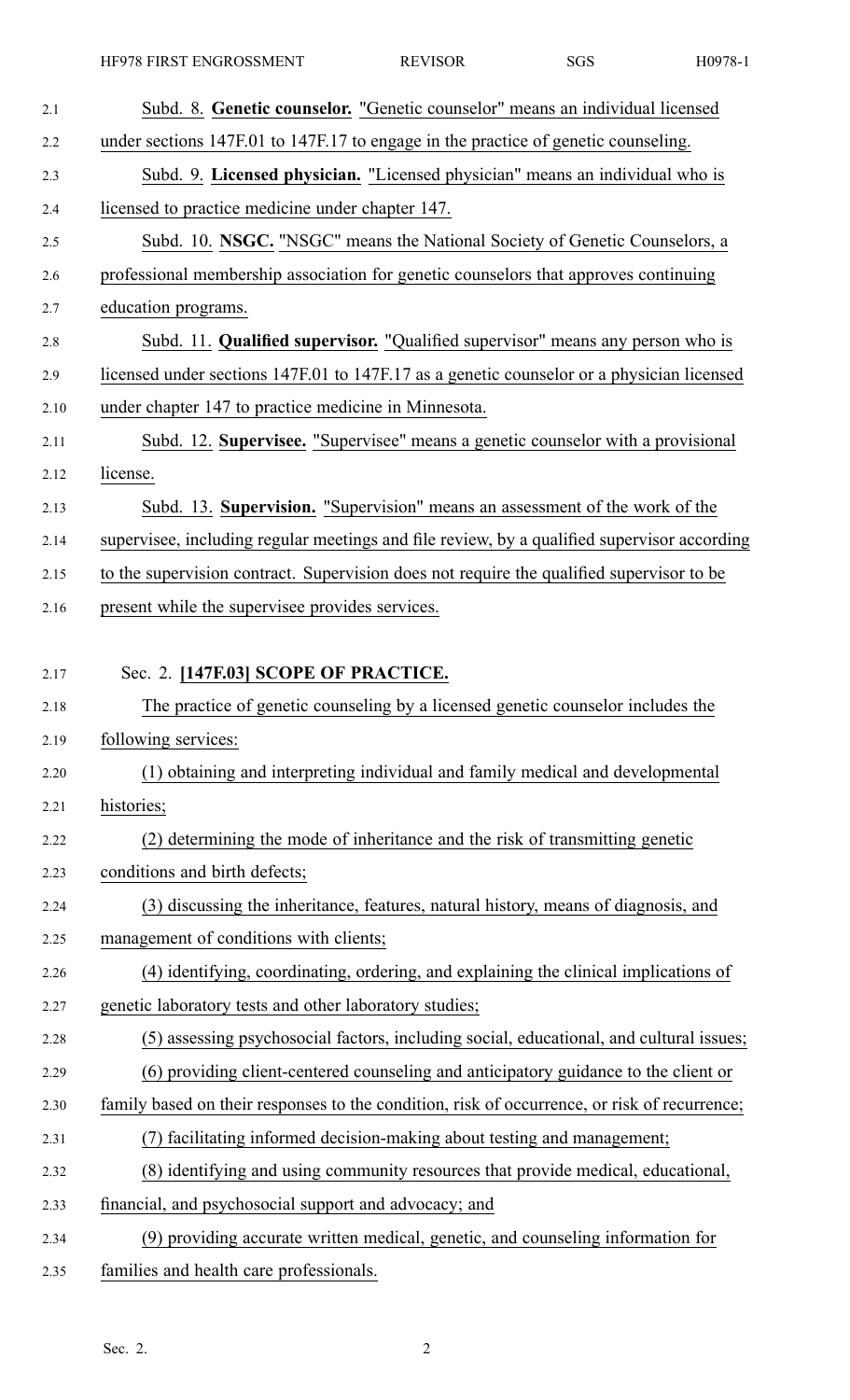| 3.1  | Sec. 3. [147F.05] UNLICENSED PRACTICE PROHIBITED; PROTECTED                                   |
|------|-----------------------------------------------------------------------------------------------|
| 3.2  | TITLES AND RESTRICTIONS ON USE.                                                               |
| 3.3  | Subdivision 1. Protected titles. No individual may use the title "genetic counselor,"         |
| 3.4  | "licensed genetic counselor," "gene counselor," "genetic consultant," "genetic assistant,"    |
| 3.5  | "genetic associate," or any words, letters, abbreviations, or insignia indicating or implying |
| 3.6  | that the individual is eligible for licensure by the state as a genetic counselor unless the  |
| 3.7  | individual has been licensed as a genetic counselor according to sections 147F.01 to          |
| 3.8  | 147F.17.                                                                                      |
| 3.9  | Subd. 2. Unlicensed practice prohibited. No individual may practice genetic                   |
| 3.10 | counseling unless the individual is licensed as a genetic counselor sections 147F.01 to       |
| 3.11 | 147F.17 except as otherwise provided under sections 147F.01 to 147F.17.                       |
| 3.12 | Subd. 3. Other practitioners. (a) Nothing in sections 147F.01 to 147F.17 shall be             |
| 3.13 | construed to prohibit or restrict the practice of any profession or occupation licensed       |
| 3.14 | or registered by the state by an individual duly licensed or registered to practice the       |
| 3.15 | profession or occupation or to perform any act that falls within the scope of practice        |
| 3.16 | of the profession or occupation.                                                              |
| 3.17 | (b) Nothing in sections 147F.01 to 147F.17 shall be construed to require a license            |
| 3.18 | under sections 147F.01 to 147F.17 for:                                                        |
| 3.19 | (1) an individual employed as a genetic counselor by the federal government or a              |
| 3.20 | federal agency if the individual is providing services under the direction and control of     |
| 3.21 | the employer;                                                                                 |
| 3.22 | (2) a student or intern, having graduated within the past six months, or currently            |
| 3.23 | enrolled in an ACGC-accredited genetic counseling educational program providing               |
| 3.24 | genetic counseling services that are an integral part of the student's or intern's course     |
| 3.25 | of study, are performed under the direct supervision of a licensed genetic counselor or       |
| 3.26 | physician who is on duty in the assigned patient care area, and the student is identified by  |
| 3.27 | the title "genetic counseling intern";                                                        |
| 3.28 | (3) a visiting ABGC- or ABMG-certified genetic counselor working as a consultant              |
| 3.29 | in this state who permanently resides outside of the state, or the occasional use of services |
| 3.30 | from organizations from outside of the state that employ ABGC- or ABMG-certified              |
| 3.31 | genetic counselors. This is limited to practicing for 30 days total within one calendar year. |
| 3.32 | Certified genetic counselors from outside of the state working as a consultant in this state  |
| 3.33 | must be licensed in their state of residence if that credential is available; or              |
| 3.34 | (4) an individual who is licensed to practice medicine under chapter 147.                     |
| 3.35 | Subd. 4. Sanctions. An individual who violates this section is guilty of a                    |
| 3.36 | misdemeanor and shall be subject to sanctions or actions according to section 214.11.         |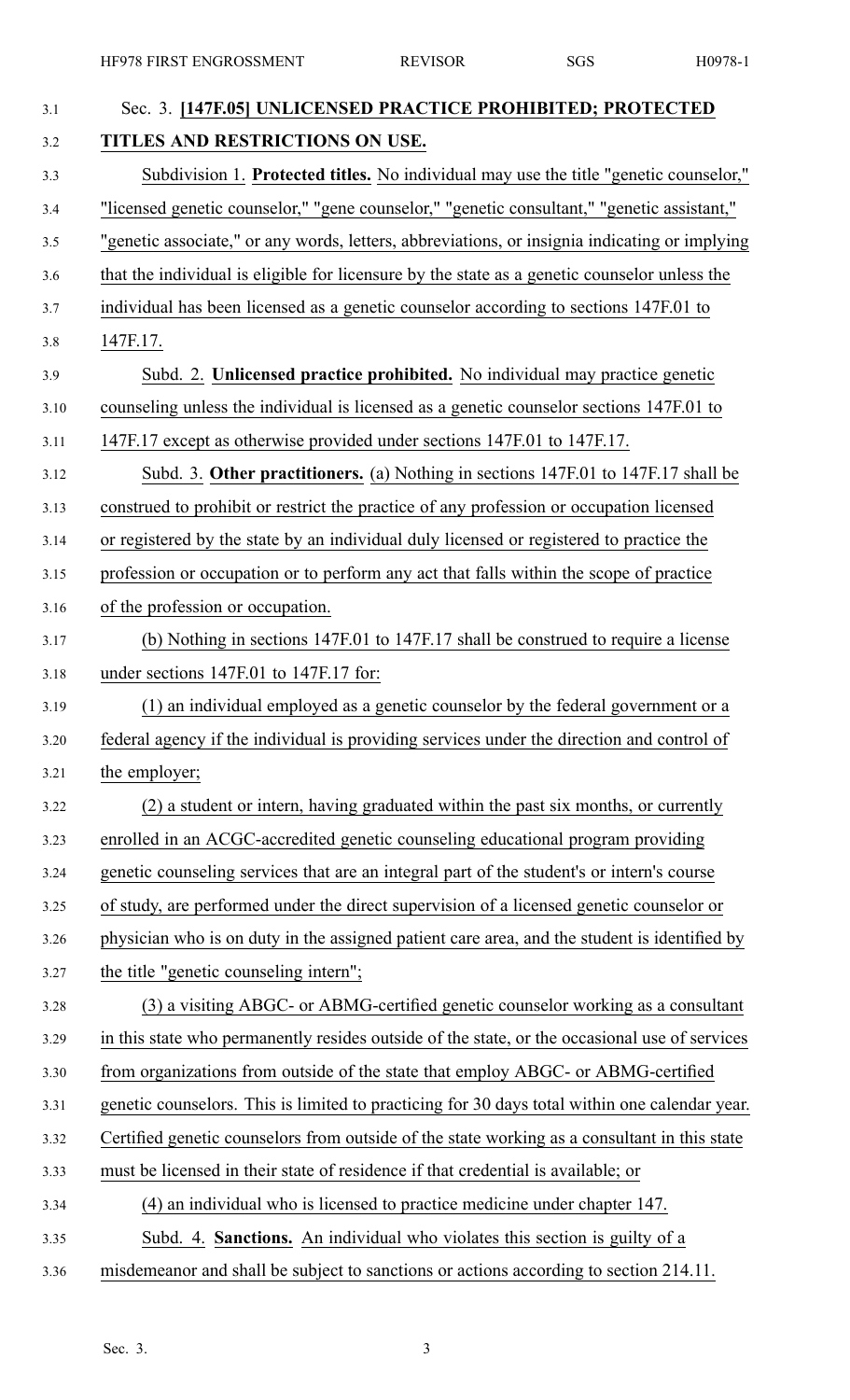| 4.1  | Sec. 4. [147F.07] LICENSURE REQUIREMENTS.                                                    |
|------|----------------------------------------------------------------------------------------------|
| 4.2  | Subdivision 1. General requirements for licensure. To be eligible for licensure, an          |
| 4.3  | applicant, with the exception of those seeking licensure by reciprocity under subdivision    |
| 4.4  | 2, must submit to the board:                                                                 |
| 4.5  | (1) a completed application on forms provided by the board along with all fees               |
| 4.6  | required under section 147F.17. The applicant must include:                                  |
| 4.7  | (i) the applicant's name, Social Security number, home address and telephone                 |
| 4.8  | number, and business address and telephone number if currently employed;                     |
| 4.9  | (ii) the name and location of the genetic counseling or medical program the applicant        |
| 4.10 | completed;                                                                                   |
| 4.11 | (iii) a list of degrees received from other educational institutions;                        |
| 4.12 | (iv) a description of the applicant's professional training;                                 |
| 4.13 | (v) a list of registrations, certifications, and licenses held in other jurisdictions;       |
| 4.14 | (vi) a description of any other jurisdiction's refusal to credential the applicant;          |
| 4.15 | (vii) a description of all professional disciplinary actions initiated against the           |
| 4.16 | applicant in any jurisdiction; and                                                           |
| 4.17 | (viii) any history of drug or alcohol abuse, and any misdemeanor or felony conviction;       |
| 4.18 | (2) evidence of graduation from an education program accredited by the ACGC or               |
| 4.19 | its predecessor or successor organization;                                                   |
| 4.20 | (3) a verified copy of a valid and current certification issued by the ABGC or ABMG          |
| 4.21 | as a certified genetic counselor, or by the ABMG as a certified medical geneticist;          |
| 4.22 | (4) additional information as requested by the board, including any additional               |
| 4.23 | information necessary to ensure that the applicant is able to practice with reasonable skill |
| 4.24 | and safety to the public;                                                                    |
| 4.25 | (5) a signed statement verifying that the information in the application is true and         |
| 4.26 | correct to the best of the applicant's knowledge and belief; and                             |
| 4.27 | (6) a signed waiver authorizing the board to obtain access to the applicant's records        |
| 4.28 | in this or any other state in which the applicant completed an educational program or        |
| 4.29 | engaged in the practice of genetic counseling.                                               |
| 4.30 | Subd. 2. Licensure by reciprocity. To be eligible for licensure by reciprocity,              |
| 4.31 | the applicant must hold a current genetic counselor or medical geneticist registration       |
| 4.32 | or license in another state, the District of Columbia, or a territory of the United States,  |
| 4.33 | whose standards for registration or licensure are at least equivalent to those of Minnesota, |
| 4.34 | and must:                                                                                    |
| 4.35 | (1) submit the application materials and fees as required by subdivision 1, clauses          |
| 4.36 | $(1)$ , $(2)$ , and $(4)$ to $(6)$ ;                                                         |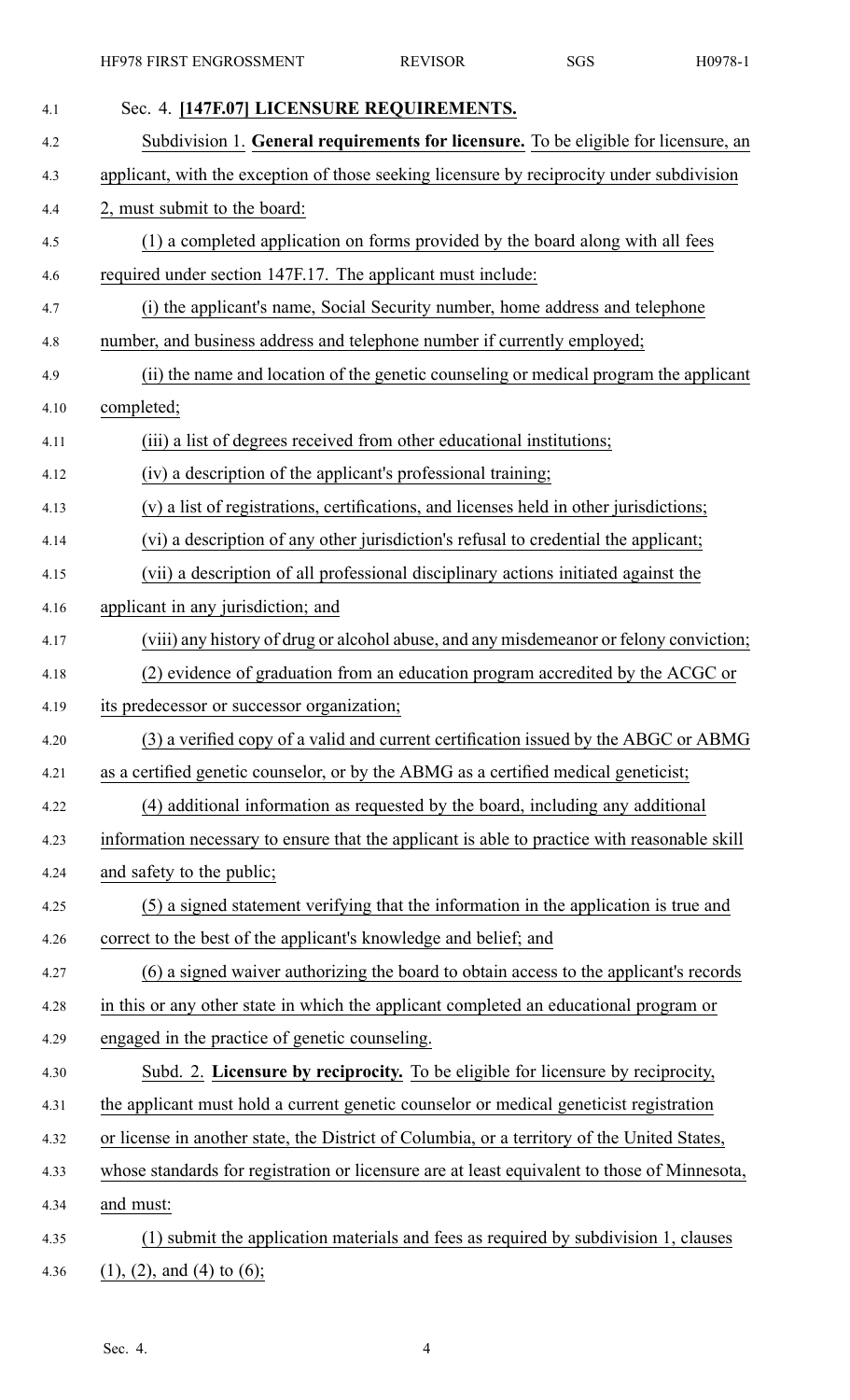| 5.1  | (2) provide a verified copy from the appropriate government body of a current                   |
|------|-------------------------------------------------------------------------------------------------|
| 5.2  | registration or license for the practice of genetic counseling in another jurisdiction that has |
| 5.3  | initial registration or licensing requirements equivalent to or higher than the requirements    |
| 5.4  | in subdivision 1; and                                                                           |
| 5.5  | (3) provide letters of verification from the appropriate government body in each                |
| 5.6  | jurisdiction in which the applicant holds a registration or license. Each letter must state     |
| 5.7  | the applicant's name, date of birth, registration or license number, date of issuance, a        |
| 5.8  | statement regarding disciplinary actions, if any, taken against the applicant, and the terms    |
| 5.9  | under which the registration or license was issued.                                             |
| 5.10 | Subd. 3. Licensure by equivalency. (a) The board may grant a license to an                      |
| 5.11 | individual who does not meet the certification requirements in subdivision 1 but who            |
| 5.12 | has been employed as a genetic counselor for a minimum of ten years and provides the            |
| 5.13 | following documentation to the board no later than February 1, 2017:                            |
| 5.14 | (1) proof of a master's or higher degree in genetics or related field of study from an          |
| 5.15 | accredited educational institution;                                                             |
| 5.16 | (2) proof that the individual has never failed the ABGC or ABMG certification                   |
| 5.17 | examination;                                                                                    |
| 5.18 | (3) three letters of recommendation, with at least one from an individual eligible for          |
| 5.19 | licensure under sections 147F.01 to 147F.17, and at least one from an individual certified      |
| 5.20 | as a genetic counselor by the ABGC or ABMG or an individual certified as a medical              |
| 5.21 | geneticist by the ABMG. An individual who submits a letter of recommendation must               |
| 5.22 | have worked with the applicant in an employment setting during the past ten years and           |
| 5.23 | must attest to the applicant's competency; and                                                  |
| 5.24 | (4) documentation of the completion of 100 hours of NSGC-approved continuing                    |
| 5.25 | education credits within the past five years.                                                   |
| 5.26 | (b) This subdivision expires February 1, 2017.                                                  |
| 5.27 | Subd. 4. License expiration. A genetic counselor license shall be valid for one                 |
| 5.28 | year from the date of issuance.                                                                 |
| 5.29 | Subd. 5. License renewal. To be eligible for license renewal, a licensed genetic                |
| 5.30 | counselor must submit to the board:                                                             |
| 5.31 | (1) a renewal application on a form provided by the board;                                      |
| 5.32 | $(2)$ the renewal fee required under section 147F.17;                                           |
| 5.33 | (3) evidence of compliance with the continuing education requirements in section                |
| 5.34 | $147F.11$ ; and                                                                                 |
| 5.35 | (4) any additional information requested by the board.                                          |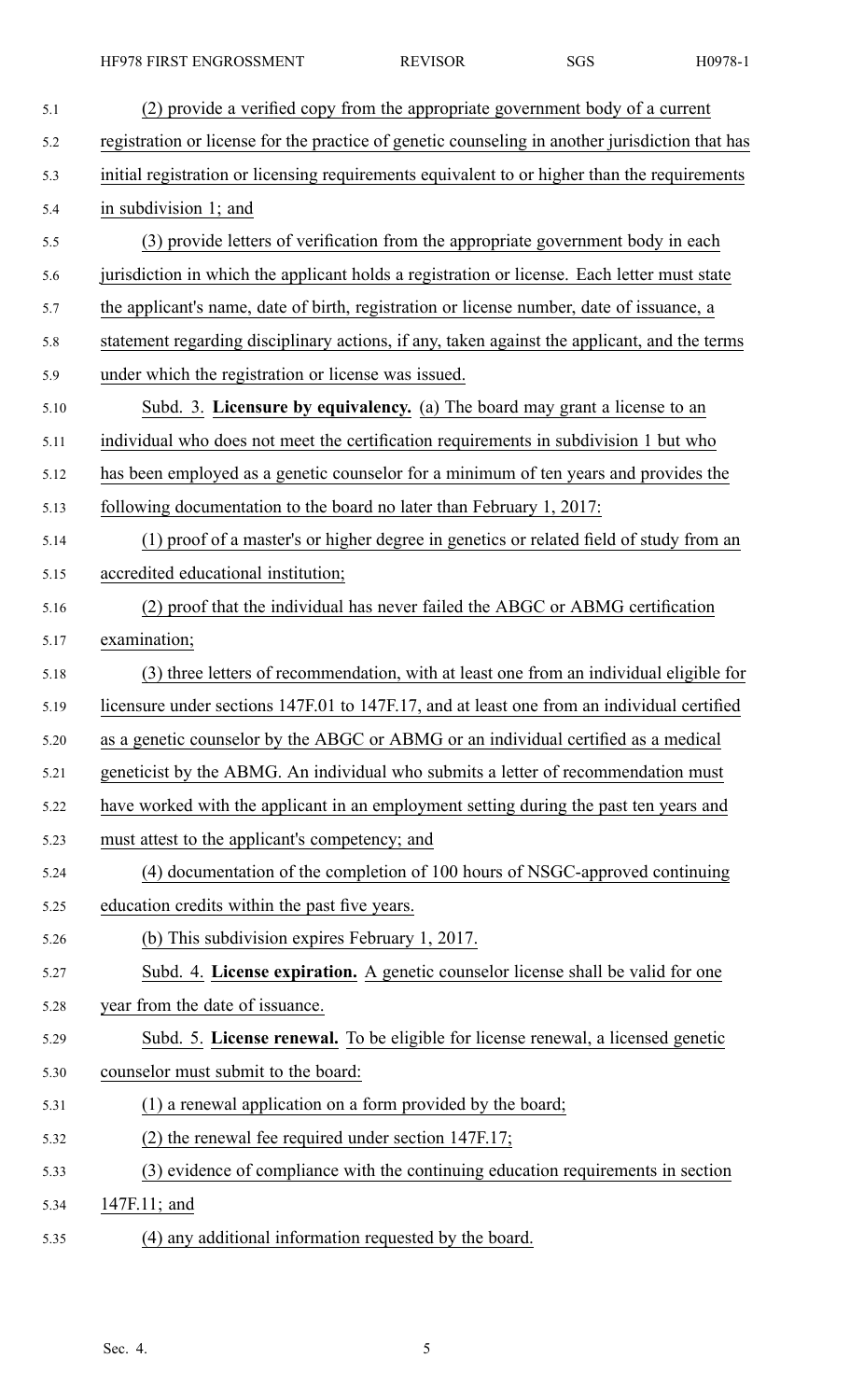6.1 Sec. 5. **[147F.09] BOARD ACTION ON APPLICATIONS FOR LICENSURE.** 6.2 (a) The board shall act on each application for licensure according to paragraphs 6.3 (b) to (d). 6.4 (b) The board shall determine if the applicant meets the requirements for licensure 6.5 under section 147F.07. The board may investigate information provided by an applicant to 6.6 determine whether the information is accurate and complete. 6.7 (c) The board shall notify each applicant in writing of action taken on the application, 6.8 the grounds for denying licensure if <sup>a</sup> license is denied, and the applicant's right to review 6.9 the board's decision under paragraph (d). 6.10 (d) Applicants denied licensure may make <sup>a</sup> written reques<sup>t</sup> to the board, within 30 6.11 days of the board's notice, to appear before the advisory council and for the advisory 6.12 council to review the board's decision to deny the applicant's license. After reviewing the 6.13 denial, the advisory council shall make <sup>a</sup> recommendation to the board as to whether 6.14 the denial shall be affirmed. Each applicant is allowed only one reques<sup>t</sup> for review per 6.15 licensure period. 6.16 Sec. 6. **[147F.11] CONTINUING EDUCATION REQUIREMENTS.** 6.17 (a) A licensed genetic counselor must complete <sup>a</sup> minimum of 25 hours of NSGC-6.18 or ABMG-approved continuing education units every two years. If <sup>a</sup> licensee's renewal 6.19 term is prorated to be more or less than one year, the required number of continuing 6.20 education units is prorated proportionately. 6.21 (b) The board may gran<sup>t</sup> <sup>a</sup> variance to the continuing education requirements 6.22 specified in this section if <sup>a</sup> licensee demonstrates to the satisfaction of the board that the 6.23 licensee is unable to complete the required number of educational units during the renewal 6.24 term. The board may allow the licensee to complete the required number of continuing 6.25 education units within <sup>a</sup> time frame specified by the board. In no case shall the board 6.26 allow the licensee to complete less than the required number of continuing education units. 6.27 Sec. 7. **[147F.13] DISCIPLINE; REPORTING.** 6.28 For purposes of sections 147F.01 to 147F.17, licensed genetic counselors and 6.29 applicants are subject to sections 147.091 to 147.162. 6.30 Sec. 8. **[147F.15] LICENSED GENETIC COUNSELOR ADVISORY COUNCIL.** 6.31 Subdivision 1. **Membership.** The board shall appoint <sup>a</sup> five-member Licensed 6.32 Genetic Counselor Advisory Council. One member must be <sup>a</sup> licensed physician with